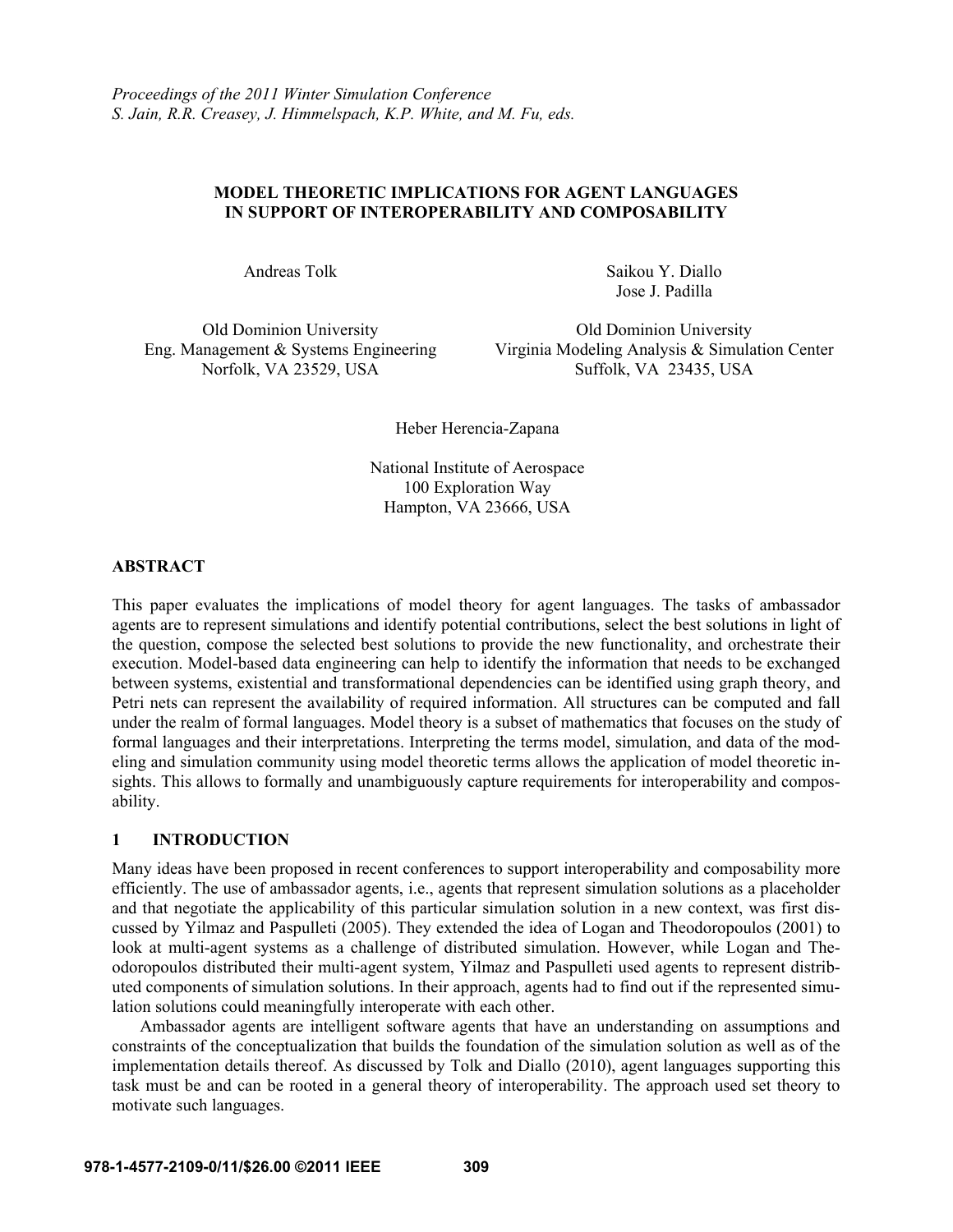Within this paper, a more general view on agent languages for ambassador agents is described. As ambassador agents are software, their language must be a formal language. The mathematical branch that deals with expressiveness of formal languages and their interpretation is model theory. As model theory uses set-theoretic structures, a direct connection to the work presented in Tolk and Diallo (2010) is given. Furthermore, this allows to generalize the findings presented in this earlier paper.

The findings derived from this research confirm several so far unrelated results, such as the concepts of machine understanding as described among others by Zeigler (1986), the complexity problem of component selection as described by Overstreet and Nance (1985) and updated for composability discussion by Page and Opper (1999), the idea of languages for ambassador agents introduced by Yilmaz and Paspulleti (2005) by extending the concepts documented in Yilmaz and Ören (2004), and model-based data engineering to construct common reference models for information exchange between heterogeneous simulation solutions (Tolk and Diallo 2005).

## **2 TASKS OF AMBASSADOR AGENTS**

The overall task of an ambassador agent is to represent the abilities and constraints of a simulation solution in the context of a research question (Tolk and Diallo 2010). Given a question of interest to the customer, which can also include the question how to configure a training system to provide best training under given circumstances, ambassador agents communicate with each other to

- identify potential contributions,
- select the best solutions in light of the question,
- compose the selected best solutions to provide the new functionality, and
- orchestrate their execution.

Many currently proposed approaches assume that the distributed components have been implemented as part of a common model and therefore build a partition of the overall distributed system, or system of systems, being modeled. A prototypical example is the work presented by Ahn et al. (2010) on hierarchical federation composition for information hiding. Their idea is that each distributed simulation component represents a technical components of the modeled system, so that implementation details can efficiently be encapsulated without hindering the interoperability of the overall distributed system.

Recent work of the authors of this paper showed that such an assumption can become dangerous when the distributed simulation components are 'legacy systems,' i.e., that they have been independently developed for different task and research questions (Tolk et al. 2011). While in other interoperability domains two components are separated and independent by their definition and interoperability can focus on the information exchange between these components over their interfaces, model-based solutions require that the underlying models are aligned as well. Other interoperability domains can use the unique realworld referents that are supported to align their activity. Model-based solutions are not based on such real-world referents, but on a conceptualization thereof that was designed with the research question in mind. If in the real world the referent changes, all services that rely on him are triggered accordingly. If two indecently developed simulation solution use a conceptualization of this real-world referent it is part of the task to align the models to ensure that the conceptualization reflects the change accordingly. In the work of Ahn et al. (2010), the referent are represented as one of the distributed components and interactions with other components are made explicit; information hiding only applies to the internals of each component itself. This, however, is not the general case.

The following example shall help to better understand the task of aligning models. In support of conducting an optimization study for critical infrastructures, three independently developed simulation systems shall be coupled. The first one models the electricity grid within a city, the second one models drinking water and waste water flow, and the last one looks at transportation. All three models make use of bridges, as the bridge provide means for electricity, drinking and waste water flow, and obviously for transportation. However, the information that bridges are used may be hidden within the systems. What is exposed are the resulting nets that show where and how electricity, drinking and waste water, and trans-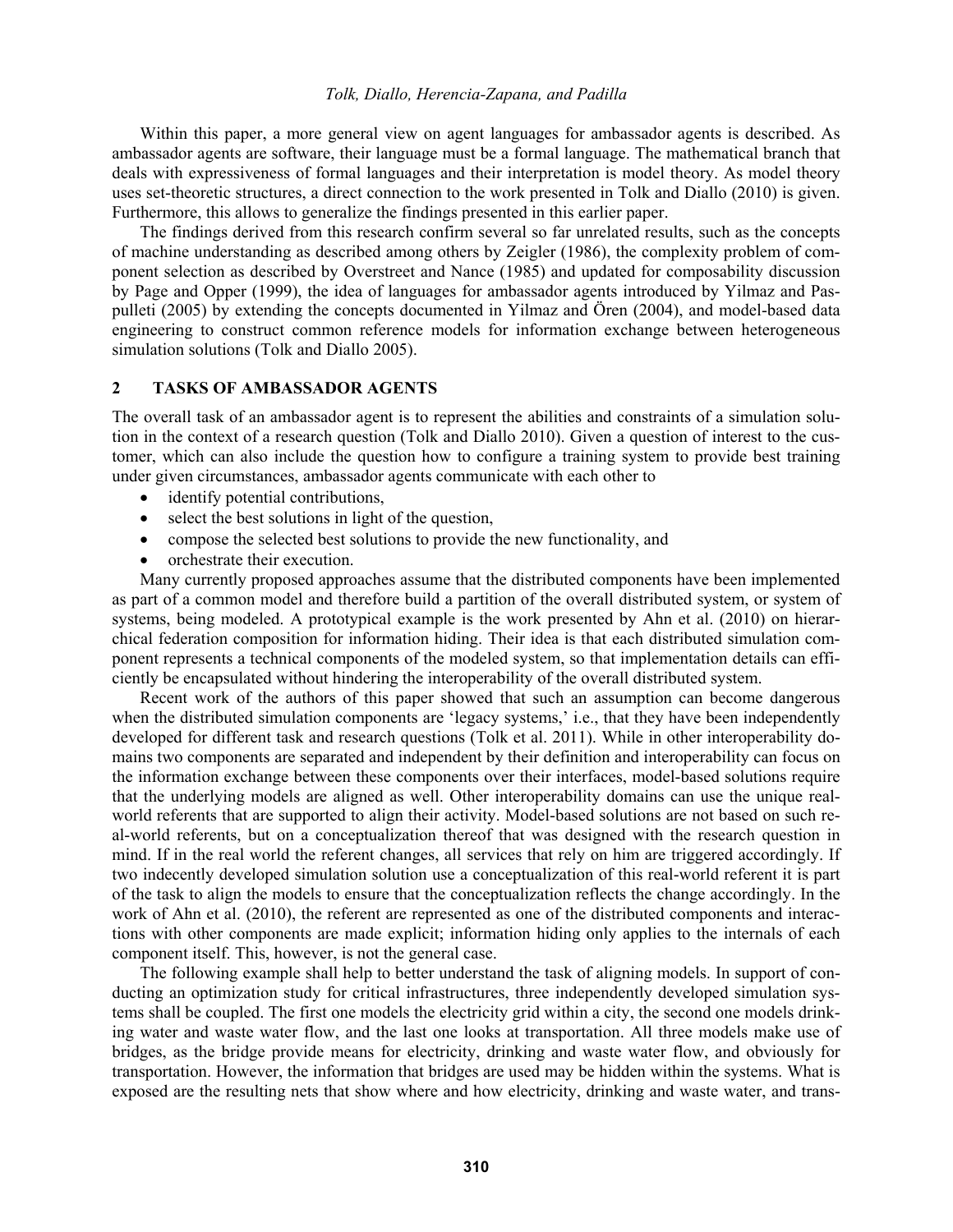portation are distributed over the city. If the optimization study can only take this provided information into account, this can lead to problems. A traffic accident on a bridge in the transportation system would potentially influence the electricity grid as well as water management, but as the real-world referent bridge is independently modeled using different conceptualizations in all three models, an accident in model three may not be noted in models one and two.

As pointed out by Tolk et al. (2011), simulation developers often assume that all simulations supporting a common domain are ultimately derived from the same model that represents the truth as described within this domain. Such a viewpoint assumes that truth exists on its own, that truth is independent of the observer, and reality is separated from the individual who observes it. The term used for this viewpoint by science philosophy is positivism. For a positivist, problems as described above happen because someone made a mistake: an important detail was not implemented, a model was over-simplified, an important relation was overlooked, etc. Such a viewpoint can be justified in models that are based on one common theory, such a physics based models.

However, positivism is not the only viewpoint that can be supported by models. Of particular interest in the context of this paper is constructivism that holds the belief that truth is constructed within the perception of the observer. Reality is relative and is part of the individual who observes it. The majority of social and human sciences subscribe to constructivism. Even the world of physics experiences tremendous challenges on the quest to find the truth: relativity on the big scale and quantum physics on the small scale are extremes that show that even physics-based models can run into conceptual contradictions, depending on which theory is applied. Consequently, if two simulation solutions are rooted in different theories, they will produce incompatible results. The reason for this inconsistency is then not a mistake within the simulation; the reason is that the underlying conceptualizations are different and the models are conceptually not alignable. No technical interoperability standard can overcome this problem.

This insight implies that ambassador agents do not only have to understand and communicate the implementation details on the simulation level and the specifications of supported interfaces and data that can be exchanged, but that they also have to know about the underlying model and the conceptualizations. As stated in Tolk et al. (2011): *"As we are connecting simulated things we need transparency of what we are simulating, as the real world referent use in other interoperability domains has been replaced in the modeling phase by its representing conceptualization in the M&S interoperability domain."* As ambassador agents are intelligent software agents, their option to express conceptualizations is limited to what computers can express.

This task of communicating the underlying conceptualization as well as the chosen implementation is not completely new. Information resource dictionary systems (IRDS) faced a similar challenge, namely that data used to represent referents of the supported domain come in different formats, supporting different structures, and may have been derived by different methods. The supporting ideas to cope with these challenges were standardized in support of metadata registries (MDR) in the standard ISO/IEC 11179 (ISO 2004, 2005), a multipart standard including parts defining the framework, classification, a registry metamodel and basic attributes, the formulation of data definition, naming and identification principles, and registration. The ideas were generalized in the standard ISO/IEC 19763 that defines a metamodel framework for interoperability (MFI) for data in several parts, with part 3 (ISO 2010) extending the principles of MDR to ontology descriptions.

In the context of this paper, the registry metamodel is of particular interest, as it standardizes in machine understandable form how to document conceptualization and implementation of data structures. ISO/IEC 11179 (ISO 2010) defines quadruples to document the conceptualization and implementation details of data.

Figure 1 shows them as well as their relation. The four elements depicted with their relations are defined as follows:

 The *Conceptual Domain* is a set of valid value meanings that can be enumerated or expressed via a description. This set also defines a controlled vocabulary of terms that can be used to express the concepts of the universe of discourse.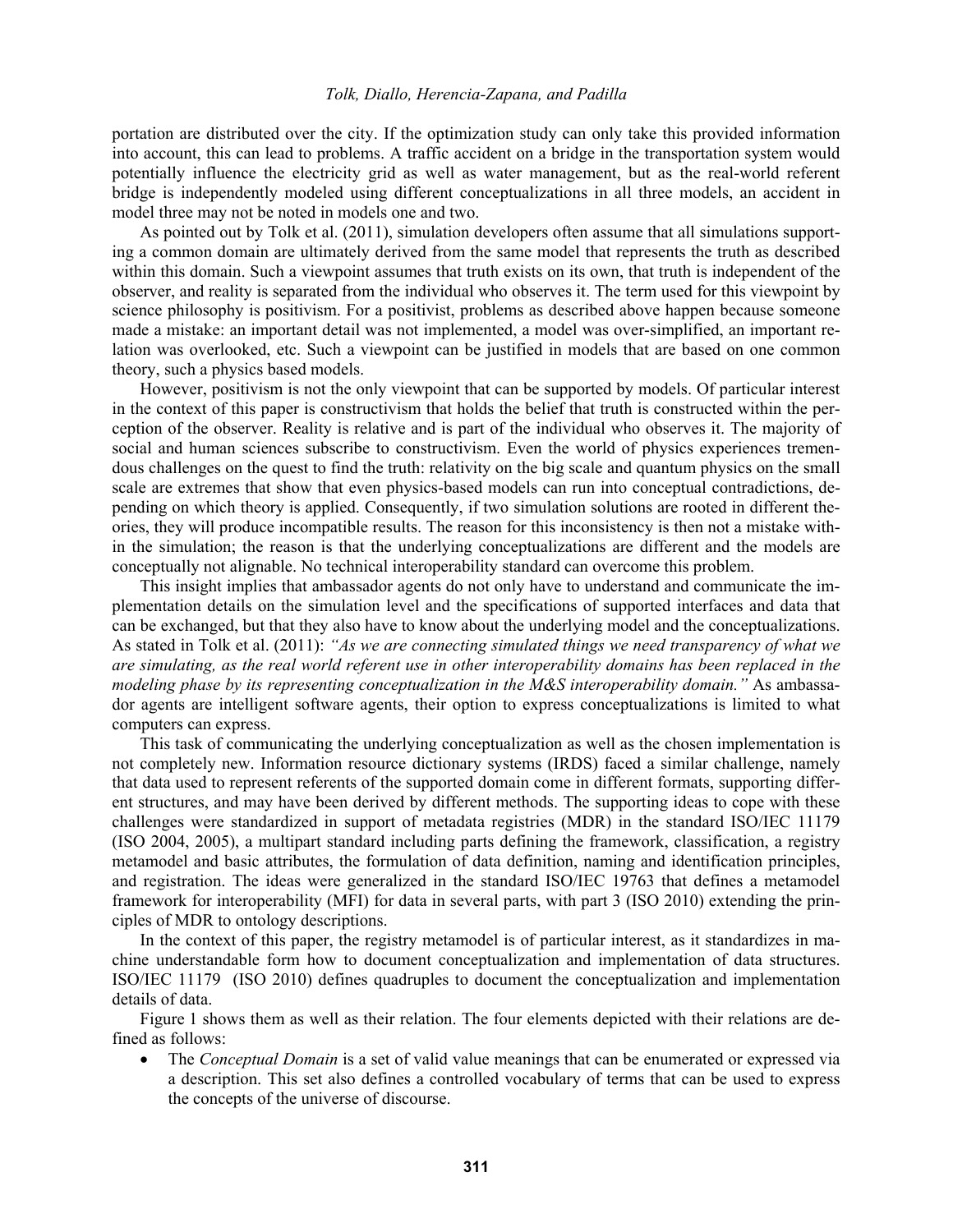- A *Data Element Concept,* a concept that can be represented in the form of a data element, described independently of any particular representation.
- A *Data Element,* a unit of data for which the definition, identification, representation and permissible values are specified by means of a set of attributes.
- The *Value Domain* is a set of permissible values. This set can be enumerated or expressed via other mathematical specifications, such as intervals.



data element concept conceptual domain relationship

data element representation

Figure 1: High-level metamodel from ISO/IEC 11179 Part 3 (ISO 2004)

While the first two elements are used to describe the conceptual details, the last two elements describe the implementation details. If we want to talk about countries (conceptual domain), we can talk about different ways to do this, e.g., using the "name" or alternatively a "country code" (data element concepts). The permissible values (value domain) specify what is allowed to define a valid data (data element) that represents a country. Each data is therefore defined as a quadruple of definition (conceptual domain), identification (data element concept), representation (data element), and permissible values (value domain).

For each alternative of how to model a common concept of the domain equivalence classes regarding their expressiveness can be defined. It makes no difference if different value domains are used to express the same data element concepts. To capture the twelve months of a year, we can use their English names ("January," "February," …, "December") as well as three letter abbreviations (JAN, FEB, …, DEC), number (01, 02, ..., 12), or any other enumeration of twelve clearly distinguishable values. As long conceptual domains and data element concepts are identical and a bijective function exists, data elements can be lossless mediated into each other. In order to make the assessment if two data elements are equivalent, the conceptual domains and data element concepts are needed as well. The same data element can express many different things, so just focusing on the implementation level is insufficient. Using the quadruple introduces a first mathematical concept to capture conceptualization as well as implementation of data elements.

So far, only data elements can be described. The information exchange between two independently developed simulation solutions is normally richer than just being a set of data elements. To cope with structures as expressed in data models, object models, or complex XML structures, the idea first applied for IRDS structures was used in support of complex mediation by Tolk (2004): propertied concepts that can be associated with each other. The data element becomes a property of a concept. A concept can have several properties that define it and its unique instantiation. Two concepts with identical properties cannot be distinguished. Two concepts with properties of the same type belong to the same concept type. In order to express higher concepts, this propertied concepts can be associated to build composites. For example, for a car, it makes sense to distinguish between carriage, the chassis, interior equipment, and engine. Each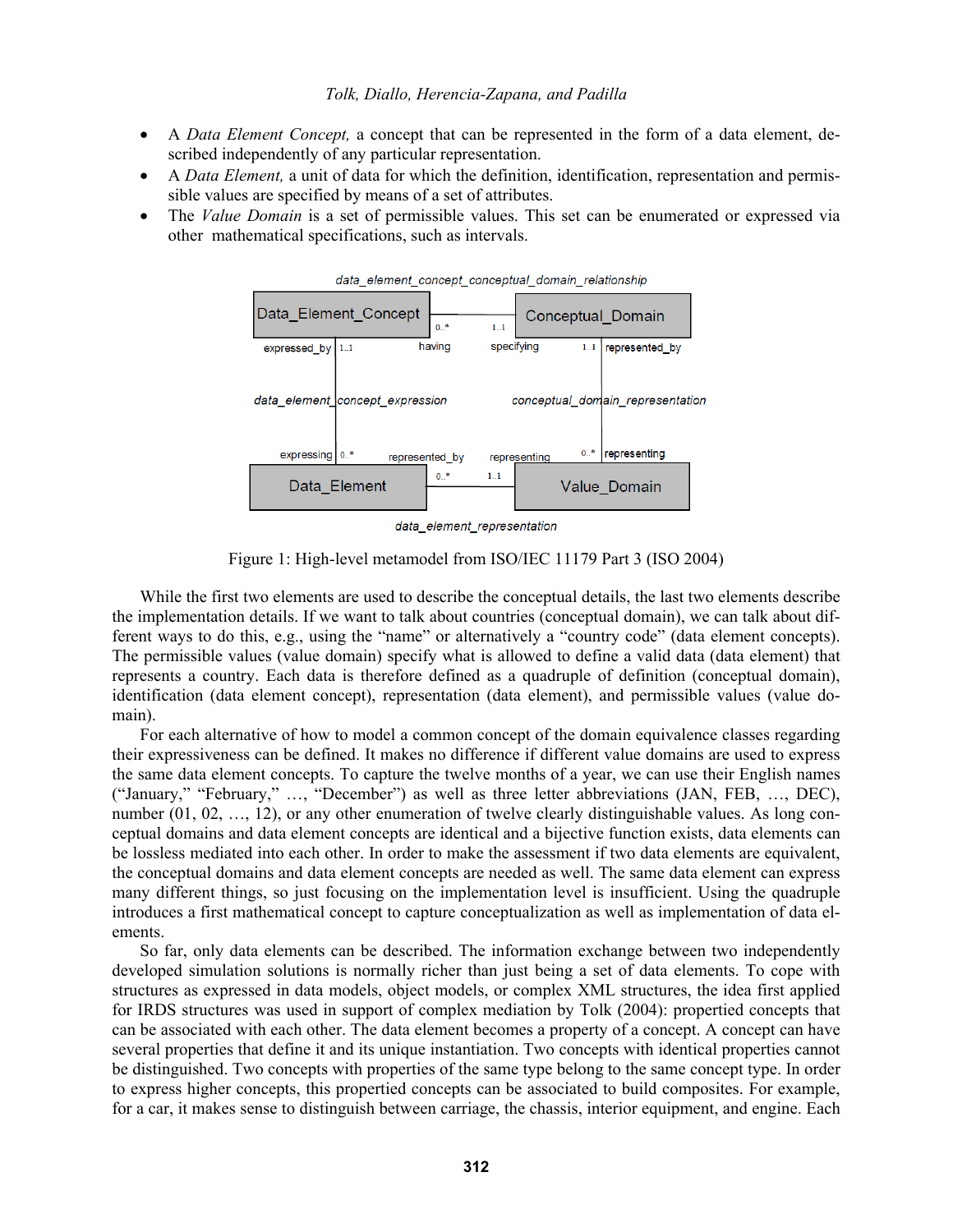of these concepts can be broken into greater detail, e.g., the motor comprises pistons, cylinders, the block, gear and shaft assemblies, etc. Using this idea of starting with the atomic expressions representing the data elements – as defined in the ISO/IEC 11179 metamodel – and extending the definition to allow for propertied concepts and associated concept, an information exchange model can now be expressed as a graph with leaves representing the properties and inner nodes representing the propertied concepts and associated concepts. The associations can furthermore model the existential dependencies introduced by Tolk and Diallo (2010).

These structures allow now to address the three challenges engineers are faced with when they have to map the information exchange models to each other: the models can differ in resolution, in scope, and in structure as explained below.

- If one model uses the inner node of the other model as a property e.g., one model describes the parts of a car as being the carriage, the chassis, interior equipment, and engine while the other model breaks the engine further apart into pistons, cylinders, valves, etc. – they differ in resolution.
- If the node representing a concept in one model has more associated nodes or leaves then in the other model – e.g., one model describes the interior equipment of a car using seats, radio, and dashboard while the other model uses seats, radio, dashboard, loudspeakers, hat shelf, and dashboard doll – they differ in scope.
- If the graphs representing two models have the same nodes but they differ regarding the edges  $$ e.g., one model associated the gearshift stick with the engine of a car, the other model associates the gearshift stick with the interior – they differ in structure.

These challenges can all happen at the same time, resulting in graphs that – although being derived in support of similar tasks – are very different. Agents must model these structures in order to look for solutions when information is exchanged and the information models must be mediated into each other. Model-based data engineering support this task and was presented in more detail by Tolk and Diallo (2005, 2010).

Assuming that model-based engineering can and has been applied successfully, that means that all data required to be communicated between two models in support of the research question can be produced by the source system and understood by the receiving system, the ambassador agents still have to model if the required information can also be produced in time. The transformational dependencies introduced by Tolk and Diallo (2010) follow into this category as well. Besides ensuring that information is exchanged, ambassador agents have to support the orchestration of information exchange as well. For example, consider two models that may have been selected to support a research task. The information to be exchanged between them, labeled data item 1 and data item 2, can be produced and read by the participating systems, however, while the source produces these items in sequence the receiver needs them to be provided at the same time. These kinds of orchestration are supported by Petri nets, so we can use Petri nets to extend the graphs to include orchestration information. These Petri net structures connect the graph representing the sending system and the graph representing the receiving system.

Up to this point, the focus for what the ambassador agent needs to know about the simulation solution has been on the interface. As pointed out in Tolk et al. (2011), composability requires transparency of the models as well. The example using the bridge and its support for three different models given earlier in this sectionshowed that not only is the mathematical expression of the simulation as a production system needed, but each data item within this production system needs to be connected to the represented concept as part of the overall theory that is applied to answer the research question.

As all the introduced ideas are based on finite mathematics, the ambassador agents can gain machinebased understanding of these tasks. Zeigler (1986) identified three requirements that are applicable in the context of understanding the conceptualization and implementation:

- Perception The observing system has a perception of the system that needs to be understood.
- Meta-Models The observing system has an appropriate meta-model of the observed system.
- Mapping Mappings between the perception and meta-models explaining it.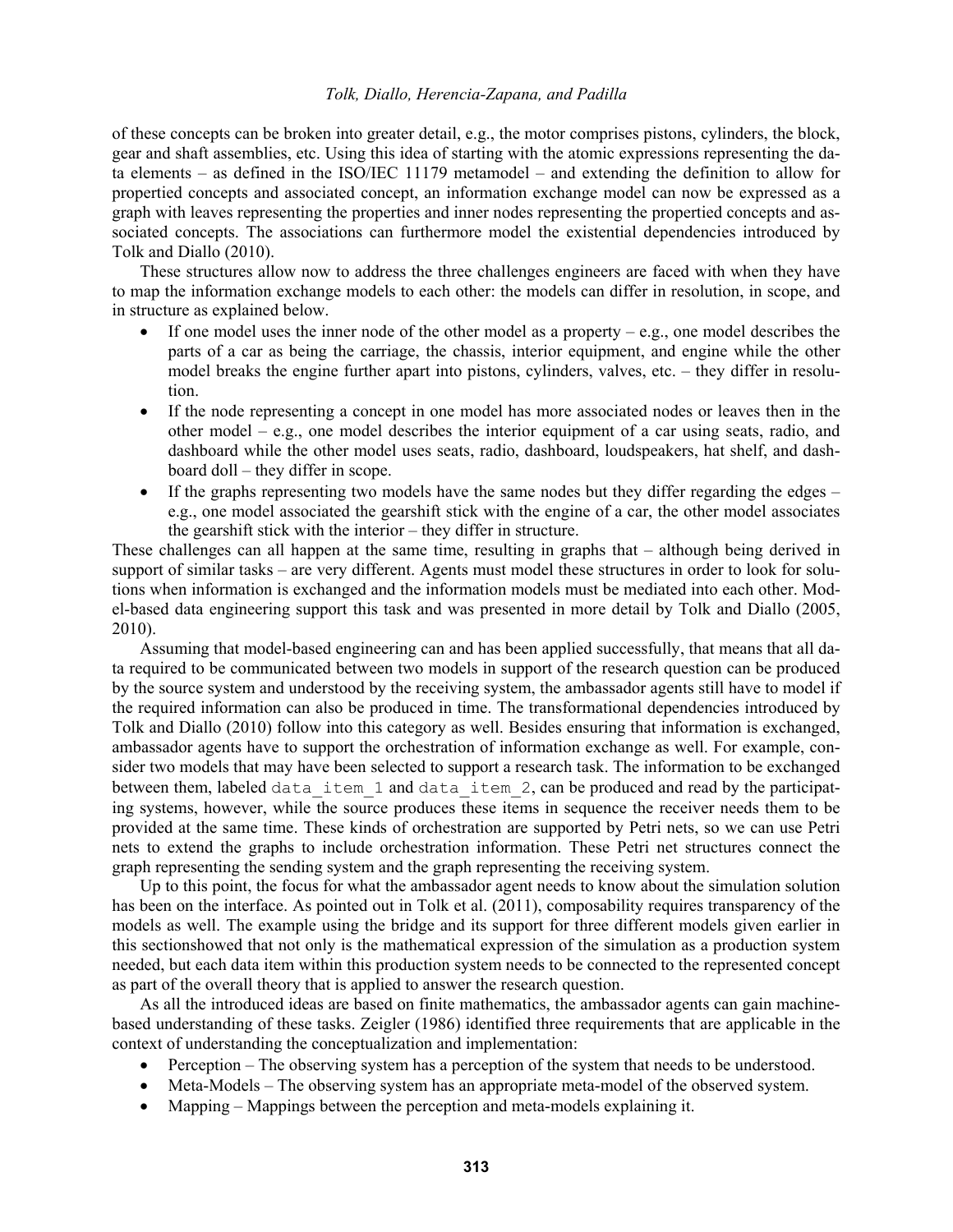To summarize the tasks and how they are supported by mathematical structures, we start with the research question formulated in the agent language. This describes what has to be modeled in the terms of the supported domain. Each ambassador agent knows what the simulation solution he is representing can do. He therefore can check for each part of the research task if he can execute it within his solution. As he is aware of the internal existential and transformational dependencies, he also knows how much effort is needed to provide this part of the solution. For example, if a simulation model can simulate a traffic light, but in order to simulate the traffic light the whole underlying electrical urban infrastructure needs to be modeled as well, it may not make sense to integrate this model to provide the functionality of the traffic light into a simulation. All ambassador agents know what they can do and can communicate with other what they can do, which provides the basis for selecting who should do what. The complexity of these tasks has already been elaborated by Page and Opper (1999), and some heuristics introduced in Tolk and Diallo (2010). However, all steps are supportable by a formal representation of model and implementation.

As all structures can be computed, so they fall under the realm of formal languages. As such, they fall also under the realm of model theory, which for a language for intelligent software agents is not too surprising, but with the steps of the last section is clearly motivated. The next section will introduce model theory as applicable in the context of supporting agents to compose simulation solutions to answer research questions based on a common agent language.

### **3 MODEL THEORY AND INTEROPERABILITY**

Model theory is a subset of mathematics that focuses on the study of formal languages and their interpretations. It applies logic to the evaluation of truth represented using mathematical structures. In other words, the way we model truth using mathematical structures can lead to different interpretations: what is evaluated to be true in one representation can be false in another one. Ultimately, model theory deals with answering the questions what interpretations of formal languages are consistent, i.e., result in the same truth statements for the same questions.

For the M&S expert, these questions are very familiar when he develops federations: the same scenario initialized and executed in two simulation is likely to result in different outcomes. The main purpose of the former sections was to establish the understanding that M&S can be formally represented as mathematical standards, hence a model can be understood as a formal language. If we can find a way to use formal languages to express our M&S systems, we can apply model theory to find out if simulations can be federated producing consistent results. Let us introduce some key concepts of Model Theory and relate them to M&S and more specifically to M&S interoperability. The following definition are taken from Weiss and D'Mello (1997):

**Definition 1** *A language L is a set consisting of all the logical symbols with perhaps some constant, function and/or relational symbols included*

**Definition 2** *A model (or structure) U for a language L is an ordered pair <A, I> where A is a nonempty set and I is an interpretation function with domain the set of all constant, function and relation symbols of L such that a constant symbol is mapped to a constant, a function symbol is mapped to a symbol and a relation is mapped to a relation* 

**Definition 3** *A sentence is an assertion that can be assigned the Boolean value of true or false*

**Definition 4** *If U is a model of L, the theory of U, denoted ThU, is defined to be the set of all sentences of L which are true in U* 

While these definitions originate from model theory, they are useful in M&S. We define these terms in M&S as follows:

 *Universe:* In Model theory, The universe *A* is a set of constant, functions and relations symbols. In terms of M&S the universe is equivalent to *data*. It is very important to note that the traditional view of data as a collection of constants that are separated from functions and relations is generalized. In the context of interoperability, it means that agents can exchange not only constants but functions and relations since they are all symbols. The current state of the art deals only with con-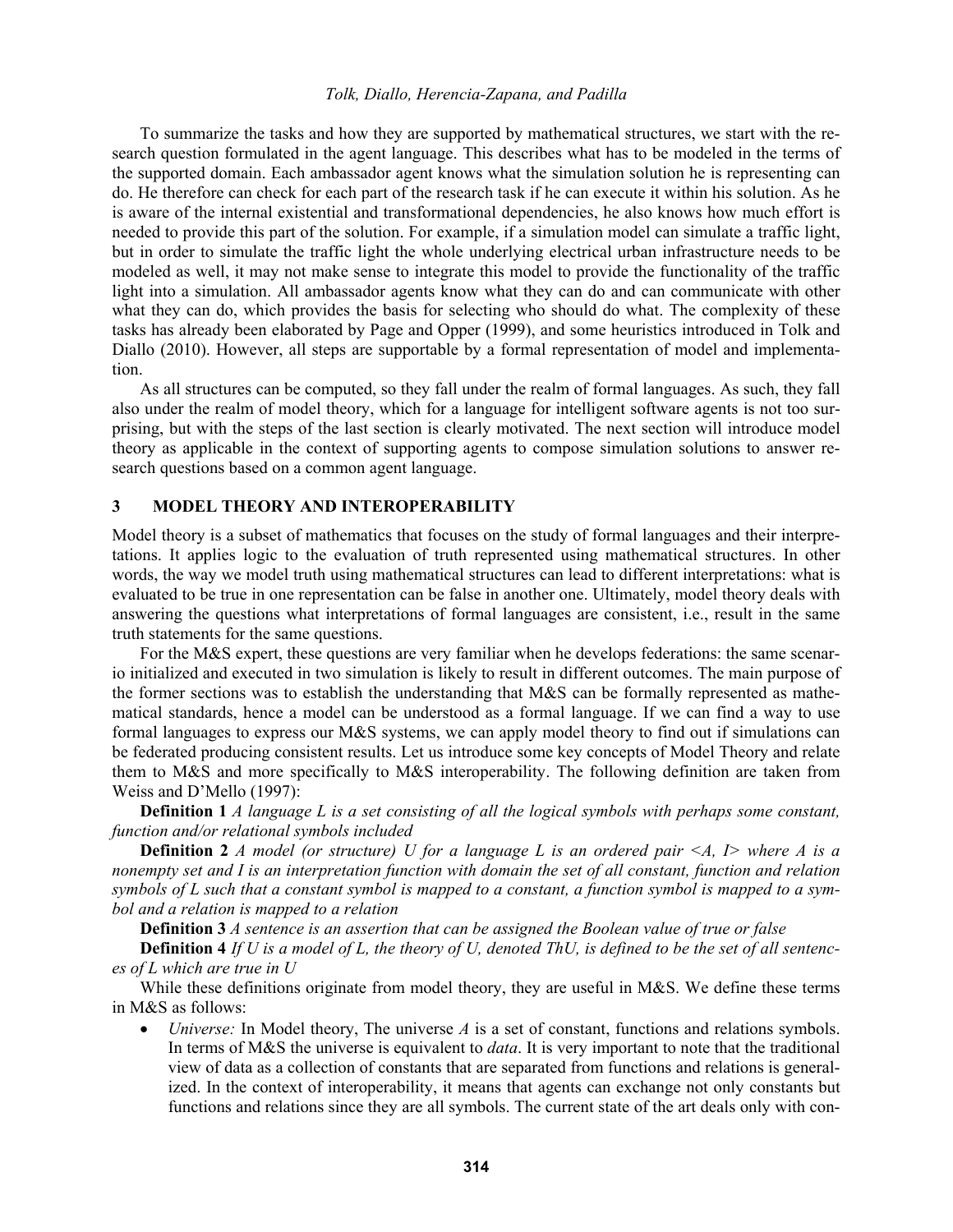stants but in order for the ambassador agents to represent a model, they must be able to deal with functions and relations as well. When associated with an interpretation function (a function with domain the set *A*) each constant, function and relation is given its interpretation. It is important to note that the interpretation function maps a constant symbol to a constant, a function symbol to a function and a relation symbol to a relation. In terms of interoperability, this provides us an apparatus to automatically detect mismatches in the way symbols are interpreted from one model to another. A model or structure in Model Theory is the ordered pair consisting of a universe and its interpretation function.

- *Language and satisfiability:* A language is a set of sentences that can are constructed from logical symbols with a combination of elements from the universe. There are formal rules for constructing *s* sentences and we recommend that the interested reader consult Weiss and D'Mello (1997) for more details. For our purpose, we simply define a language as a set of sentences as described above. From a positivist standpoint each sentence of a language has an inherent truth value; in contrast, M&S languages are neither true nor false and can only be evaluated with respect to a model. That is to say that a language is said to be satisfiable under a model if and only if every sentence of the language can be evaluated as true under that model. Recall that a model is the ordered pair of symbols (constant, function and relation) and their interpretation, in that sense each sentence of a language is *information* and the meaning of that information depends on its interpretation. Some sentences are not satisfiable under a model meaning it is impossible to evaluate whether they are true . Finally, a language can exist without its theory being first specified or a language can be directly specified from a theory. The points made here are valid either way. Note that each sentence of a language has to be evaluated separately which leads us to the introduction of a theory.
- *Theory and Interoperability:* A theory is a set of sentences. A theory of a model is the set of sentences of a language that are true under that model. Simply stated, given a set of information, a theory is the collection of information that is true for that model. In other words we can equate a theory with a set of *valid information* about a model . This is useful in M&S interoperability because it provides us a apparatus for automatically detecting mismatches in the interpretation of information between ambassador agents. Axioms are the minimum set of sentences necessary to generate all the sentences of a theory.

These basic concepts allow us to define how ambassador agents can interoperate and generate a common understanding of the information they are sharing in order to generate a common solution to a given problem. The additional constraint that we put on ambassador agents is that they interoperate in a consistent manner and that the result of their interoperation is consistent. That is to say that agents must be able to interpret a language from another agent and be capable to satisfy or reject each sentence of that language. This information exchange between agents should not result in any contradictions overall (a sentence being both true and false at the same time). We propose the following high level algorithm for the interoperability of agent languages

- 1. Formulate the problem of interest as a model
- (the interoperability model)
- 2. For each agent
	- a. Identify the theory of its language under the interoperability model
	- b. If two or more theories intersect apply Robinson Consistency Theorem
	- c. If there are contradictions or theories do not intersect apply Łoś' Theorem
- 3. End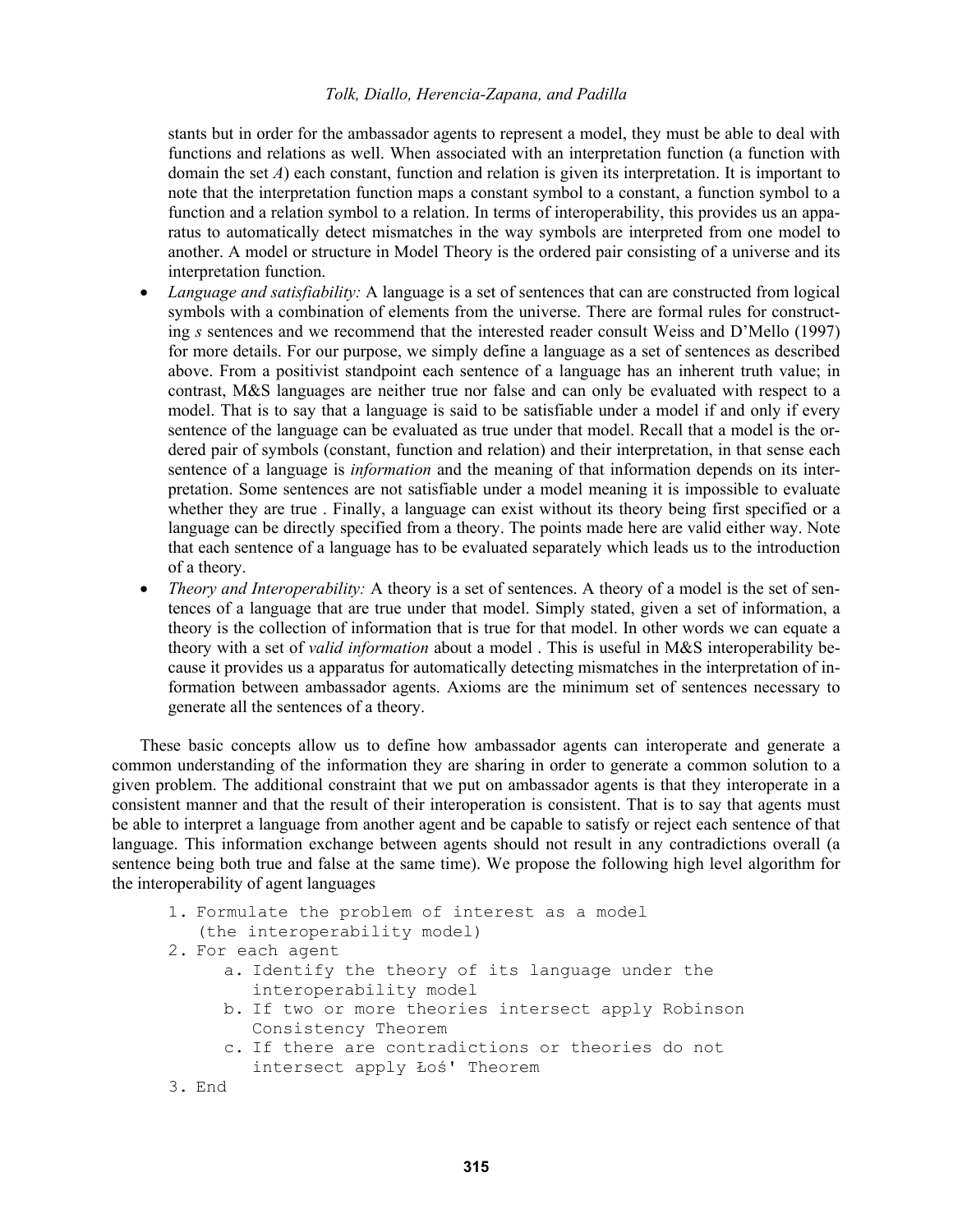This high level algorithm is a simplification of a complex formal, and in most cases engineering, process and relies on two theorems that we describe and discuss rather than define in its entirety. The interested reader is again encouraged to consult Weiss and D'Mello (1997). Robinson Consistency Theorem is one of the most fundamental findings in mathematical logic and simply states that the union of two theories is satisfiable under a model if and only their intersection is consistent. Looking at step 2.b, there are several ways to ensure that this is done such that the theorem is not violated. This discussion is out of scope for this article but the point remains that this step can be done formally. Łoś Theorem generalizes the idea of expanding a universe through the Cartesian product of other universes and filters. The Cartesian product provides a larger set of data and information that must be filtered out consistently in order to obtain the set of information that is the theory of the interoperability model. The selection of filters is also outside of the scope of this paper but this can also be done formally. Whenever these two theorems are not violated we can guarantee consistency in the solution provided and a consistent execution – or orchestration – of the solution.

We can now map each of the steps of the proposed algorithm to the steps of identifying, selecting, composing and orchestrating a set of solutions represented by a set of ambassador agents:

- *Formulate the problem of interest as a model and identify the theory of its language under that model:* Each agent is a ambassador for a model or a simulation both of which are theories of some modeling question. The interoperability model represents the universe under which the agent language has to be satisfied. It means that identifying a solution is equivalent to identifying any part of an agent language that is a theory of the interoperability model. The composition of these solutions represents the theory of the interoperability model. The composition of these solutions might mean to take the union of all languages that contain applicable theories-it is important to note we cannot take the union of all theories since each theory is only true with respect to its model. It also means that Robinson Consistency Theorem applies, which leads us to the selection part.
- *Apply Robinson Consistency Theorem:* If more than one agent generates a solution their languages intersect and they also intersect with the interoperability model's language. According to Robinson Consistency Theorem, the solution generated by the union of these solutions is only valid if and only if it is consistent with respect to every agent. Consequently, the selected solution is the one that guarantees that Robinson Consistency Theorem is not violated. Practically it means selecting only those solutions that do not intersect with any other agent as a naïve approach and avoiding statements in the intersection in the case where solution do intersect with one another. More intelligent approaches can be used but are out of the scope of this paper. In general, Łoś Theorem can be used to compose solutions. The problem is that filters have to carefully specified (Łoś Theorem tells us how to do this) to remain consistent and new axioms have to be added to avoid emergence. Emergence is often observed when there are sentences that are not satisfiable under the interoperability model. These sentences cannot simply be ignored as they violate the consistency under interoperability constraint mentioned earlier.
- *Use Łoś Theorem to orchestrate composition:* Once the filters are designed and the solution is composed from different theories in different agents, orchestration is the sequence in which the filters are activated and deactivated. Orchestration should result in a consistent execution such that each sentence generated is satisfiable under the interoperability model and there is no other sentence that contradicts it under the interoperability model. This latter is extremely important especially when the sentences relate to a function because of the cascading effects that are involved in functions (they change things that might change other things) and the cost of tracking the effects. A contradiction in this case might be fatal in the sense that the theory might no longer hold under the model and it would be virtually impossible to tell in non-trivial cases.

The most powerful idea of model theory is that truth is relative. Each ambassador agent represents its internal truth. When that truth is exposed to another model such as the interoperability model it becomes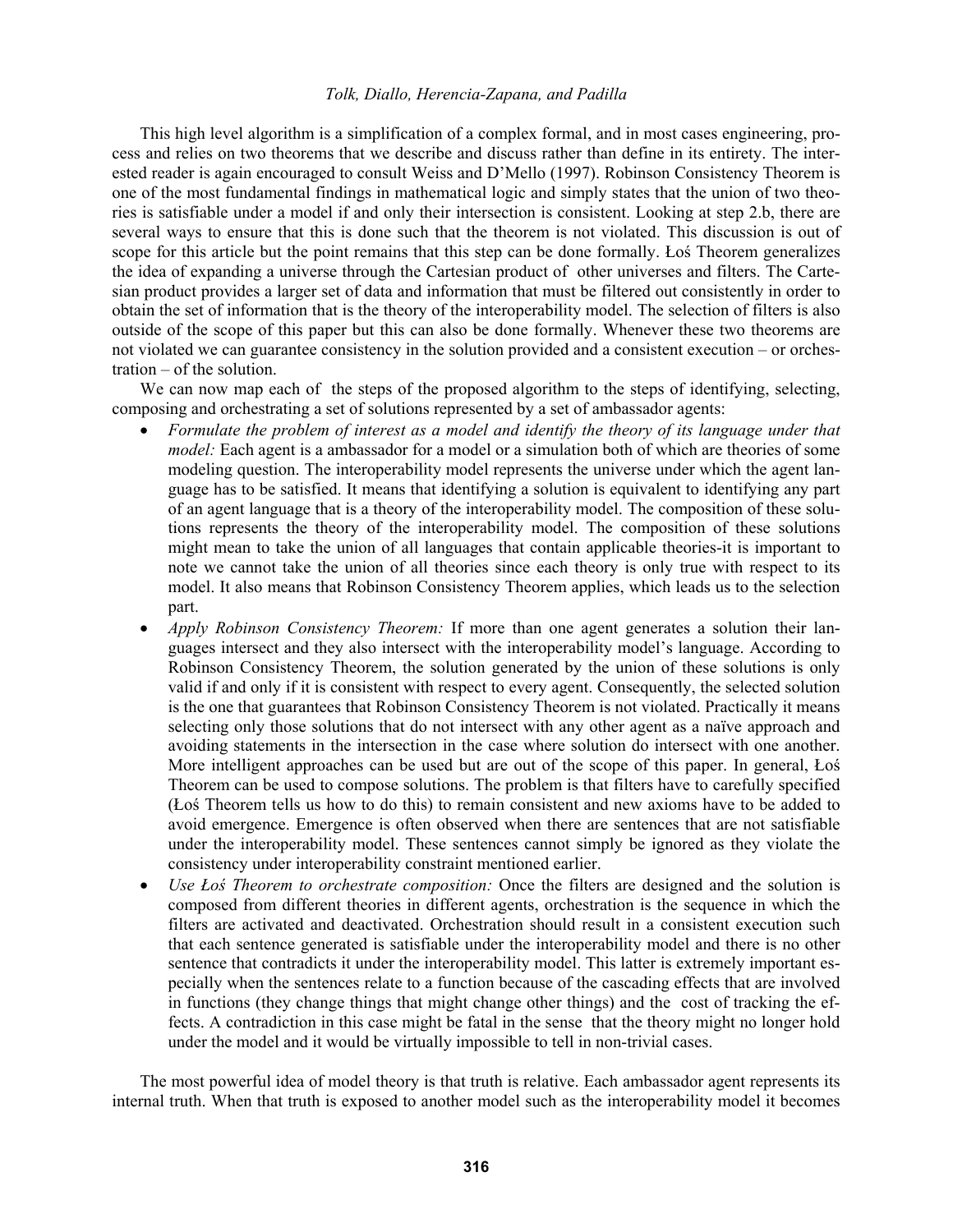information that has to be evaluated again which makes it difficult in practice to design models with such formality. However, with Model Theory, it is clear that absent a model of the language and most importantly absent an axiomatic structure, formal interoperability is not possible. Engineered interoperability as we practice it today will work only for trivial cases even if to us they appear to be non-trivial. Results from Model Theory also show that models can be interoperable if they are designed to be interoperable. Łoś theorem helps us generate interoperability models from existing models but this should be the exception and not the norm as it is today. In the next section we present the implications of Model Theory, Robinson Consistency Theory and Łoś Theorem for agent languages. These implications are expressed in the context of interoperability i.e. what features should the agent language support in order to support interoperability. We will use the Levels of Conceptual Interoperability Model (LCIM) (Tolk et al. 2008) as a foundational basis for the discussion in the next section.

# **4 IMPLICATIONS FOR AGENT LANGUAGES**

In terms of interoperability, Model Theory provides an insight that somehow M&S is about theory generation and interoperability is the subset of M&S that studies how to generate theories from models. In the language of M&S, Verification and Validity as well as composability are subsets of M&S that are dealing with aspects of theory generation. Interoperability models such as the LCIM are ways to ensure that the theory can be generated and issues like satisfiability and consistency are addressed. We propose the following requirements for agent languages to be interoperable not as an outcome of putting models together but by design. The LCIM has seven levels:

- *Level 0:* Stand-alone systems have *no interoperability*. At this level the agent language is a closed theory (a theory that has all of its consequences). Please recall that a theory is a subset of the language that is true under a given model.
- *Level 1:* On the level of technical interoperability, a *communication protocol* exists for exchanging data between participating systems. On this level, a communication infrastructure is established allowing systems to exchange bits and bytes, and the underlying networks and protocols are unambiguously defined. At this level the agent language must have a Finite State Machine (FSM) representation. Technical interoperability would simply mean that every agent language represents a theory under some computer model. In practice, this model could be a protocol such as TCP/IP or HTTP. The key observation is that all theories would be valid under one model or another. For instance one could say that models are interoperable under HTTP but not FTP, i.e., the technical language is a theory under HTTP but not under FTP. As a reminder, it means that every sentence of the language is a sentence of HTTP (true in HTTP) and every sentence is simply a sentence in FTP (not satisfiable under FTP).
- *Level 2:* The syntactic interoperability level introduces a common structure to exchange information; i.e., a *common data format* is applied. On this level, a common protocol to structure the data is used; the format of the information exchange is unambiguously defined. This layer defines structure. In order to achieve this level agent language must be able to provide an interpretation function that transforms constants into constants, functions into functions and relations into relations. Syntactic interoperability is achieved if the agents share a common interpretation function on constants, functions and relations. In terms of the LCIM, syntactic interoperability deals with data formats and by data it means constants. This is a very limiting view of data, one that we extend for agent languages to functions and relations. It is also important to note that syntactic interoperability only requires the alignment of languages or an equivalence class of languages and does not require a model under which the languages can become theories. This is done at the next level.
- *Level 3:* If a common information exchange reference model is used, the level of semantic interoperability is reached. On this level, the *meaning of the data* is shared; the content of the information exchange requests are unambiguously defined. This layer defines (word) meaning. In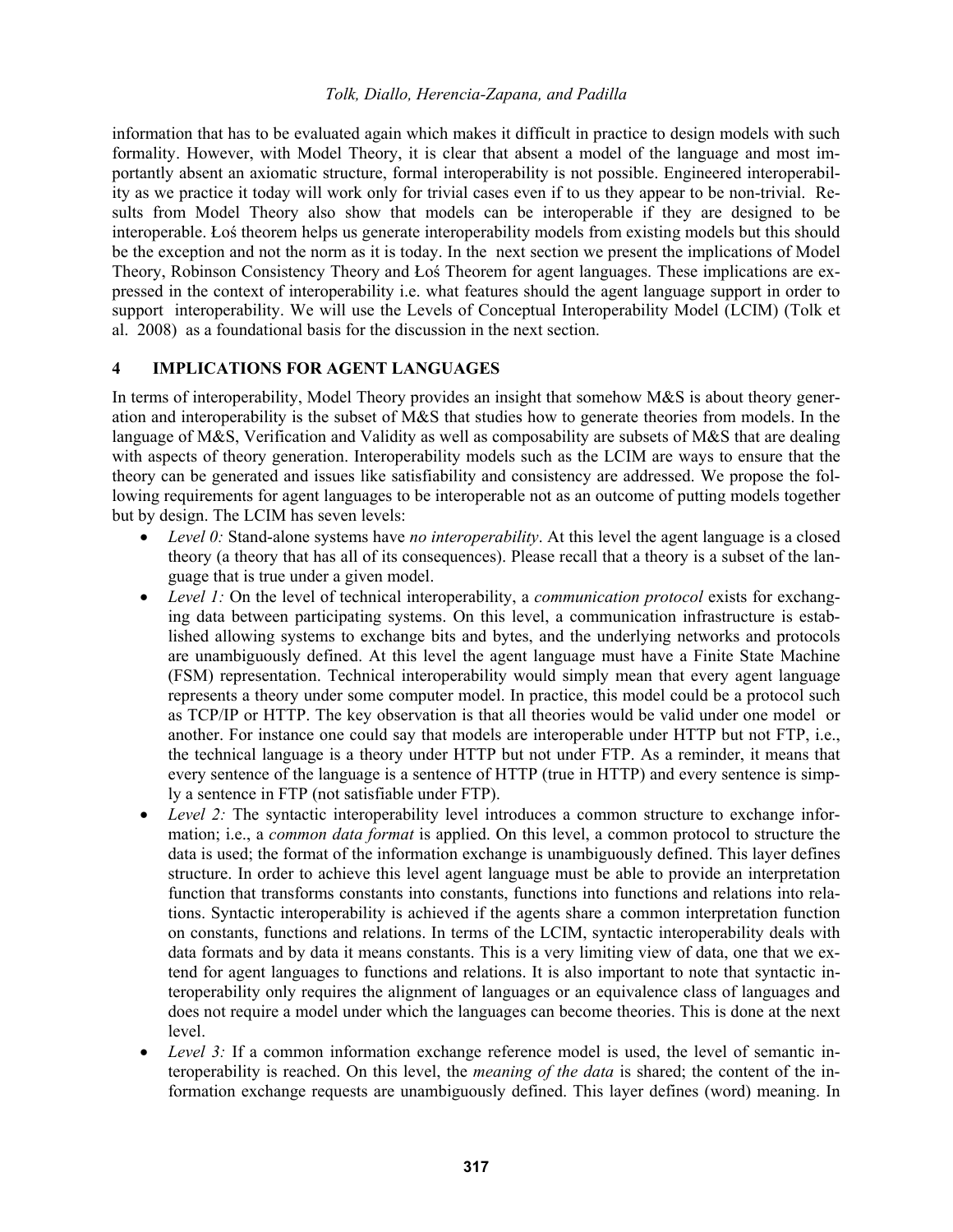terms of agent languages, semantic interoperability can be supported if the axiomatic structure of the language is provided. Semantic interoperability means that the language of the common reference model can be generated for the axiomatic structure. It is important to note that meaning here is interpreted as the ability to generate the language and not the ability to generate a theory of the language. The theory part is covered in the next levels.

- *Level 4:* Pragmatic interoperability is reached when the interoperating systems are aware of the *methods and procedures* that each system is employing. In other words, the use of the data – or the context of its application  $-$  is understood by the participating systems; the context in which the information is exchanged is unambiguously defined. This layer puts the (word) meaning into context. This is accomplished by relating terms describing input and output data with terms describing the methods and procedures. In terms of agent languages, the axiomatic structure must be able to generate a theory of the interoperability model (the common reference model), i.e., every sentence of the agent language must be a sentence of the interoperability model.
- Level 5: As a system operates on data over time, the state of that system will change, and this includes the *assumptions and constraints* that affect its data interchange. If systems have attained dynamic interoperability, they are able to comprehend the state changes that occur in the assumptions and constraints that each is making over time, and they are able to take advantage of those changes. When interested specifically in the effects of operations, this becomes increasingly important; the effect of the information exchange within the participating systems is unambiguously defined. In this level the order in which the sentences of the theory generated from the axiomatic structure is important. Dynamic interoperability implies that the sentences of the respective theories either appear in the same order or deliver the same results at defined synchronization points.
- *Level 6:* Finally, if the conceptual model i.e., the assumptions and constraints of the meaningful abstraction of reality – are aligned, the highest level of interoperability is reached: conceptual interoperability. This requires that conceptual models are documented based on engineering methods enabling their interpretation and evaluation by other engineers. The conceptual alignment implies that agent languages have to specify the model for which they are a theory. Conceptual alignment is the establishment of equivalence between the models of the languages.

The requirements specified here are preliminary and will be examined in depth in future publications but in order to support interoperability, the bottom up approach is easier from an engineering standpoint but extremely hard to track from a consistency standpoint. We do not foresee that all models in the future have to be completely specified as formalisms but we do expect that some large parts of the model will be. It is important to note that simulations are already formally specified as computer languages, it is time for models to follow suit.

# **5 SUMMARY**

This paper established the necessity to express not only implementation details but also the underlying conceptualization in order to be able to decide composability of models and interoperability of simulations in the light of a research question. The paper continued by introducing quadruples to describe data elements by specifying and communicating definition, identification, representation and permissible values. Extending this data elements properties that establish propertied concepts that can be associated with other concepts allowed to express information exchange models as trees that allowed to unambiguously express multi-resolution, multi-scope, and multi-structure challenges. Using Petri nets, constraints regarding the timely availability of information exchange elements can be modeled and expressed mathematically as well. To make the internal structures transparent, models can be treated as production systems, which can be expressed as a formal language. Having reached this understanding, that a model can be transparently represented by a formal language, allows the application of model theory, and with it the application of many already proven principles that will allow better decisions regarding the composition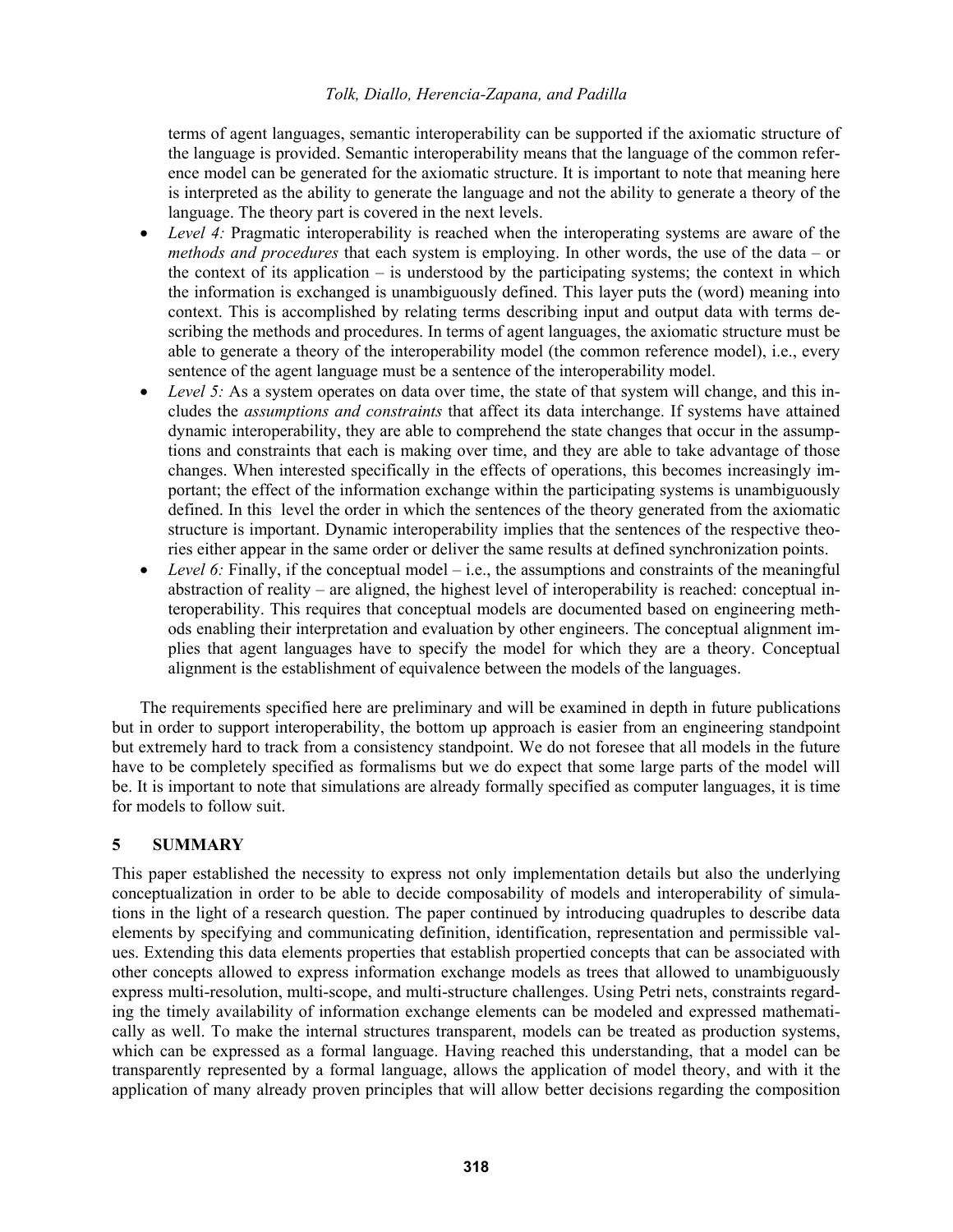of model and coupling of simulations in support of answering a given research question. Many current standardization efforts fall short in comparison and will likely result in suboptimal or even wrong results.

 This paper presents the case for a formal approach on model descriptions based on formal languages to allow the rigorous application of model theoretic insights. Using formal languages allows to leverage different approaches, methods, and paradigms and generate a coherent view of insights already available in the body of knowledge. Furthermore, this allows to derive new knowledge for application of M&S to provide solutions in heterogeneous application domains. In other words, it provides the means for common communication of insights: a language for M&S science, which is no longer limited to M&S engineering providing master-tailored solutions for application domains, but that allows knowledge extraction and transfer to the benefit of M&S professionals.

#### **REFERENCES**

- Ahn, J. H., M. G. Seok, C. H. Sung, and T. G. Kim. 2010. "Hierarchical Federation Composition for Information Hiding in HLA-Based Distributed Simulation." In *Proceedings of the 2010 IEEE/ACM 14th International Symposium on Distributed Simulation and Real Time Applications (DS-RT '10)*, 223-226. Washington, DC: IEEE Computer Society.
- ISO. 2004. *ISO/IEC 11179: Information Technology Metadata registries (MDR): Part 1: Framework; Part 3: Registry metamodel and basic attributes; Part 4: Formulation of data definition.* International Standards Organization. Accessed May 1. http://metadata-stds.org/11179.
- ISO. 2005. *ISO/IEC 11179: Information Technology Metadata registries (MDR): Part 2: Classification; Part 5: Naming and identification principles; Part 6: Registration.* International Standards Organization. Accessed May 1. http://metadata-stds.org/11179.
- ISO. 2010. *ISO/IEC 19763: Information Technology Metamodel framework for interoperability (MFI): Part 3: Metamodel for ontology registration.* International Standards Organization. Accessed May 1. http://metadata-stds.org/19763/index.html.
- Logan, B., and G. Theodoropoulos. 2001. "The Distributed Simulation of Multi-Agent Systems." In *Proceedings of the IEEE*, Special Issue on Agent-Oriented Software Approaches in Distributed Modeling and Simulation, 89 (2):174–185.
- Overstreet, C. M., and R. E. Nance. 1985. "A Specification Language to Assist in Analysis of Discrete Event Simulation Models." *Communications of the ACM* 28(2):190-201.
- Page, E. H., and J. M. Opper. 1999. "Observations on the Complexity of Composable Simulation." In *Proceedings of the 1999 Winter Simulation Conference*, edited by P.A. Farrington, H.B. Nembhard, D.T. Sturrock, and G.W. Evans. Vol. I, 553-560. Piscataway, New Jersey: Institute of Electrical and Electronics Engineers, Inc.
- Tolk, A. 2004. "XML Mediation Services Utilizing Model Based Data Management." In *Proceedings of the 2004 Winter Simulation Conference*, edited by R.G. Ingalls, M.D. Rossetti, J.S. Smith, and B.A. Peters, 1476-1484. Piscataway, New Jersey: Institute of Electrical and Electronics Engineers, Inc.
- Tolk, A., and S. Y. Diallo. 2005. "Model-based Data Engineering for Web Services." *IEEE Internet Computing* 9(4):65-70.
- Tolk, A., and S. Y. Diallo. 2010. "Using a Formal Approach to Simulation Interoperability to Specify Languages for Ambassador Agents." In *Proceedings of 2010 Winter Simulation Conference*, edited by B. Johansson, S. Jain, J. Montoya-Torres, J. Hugan, and E. Yücesan, 359-370. Piscataway, New Jersey: Institute of Electrical and Electronics Engineers, Inc.
- Tolk, A., C. D. Turnitsa, and S. Y. Diallo. 2008. "Implied Ontological Representation within the Levels of Conceptual Interoperability Model," *Intelligent Decision Technologies* 2(1):3-19.
- Tolk, A., S. Y. Diallo, J. J. Padilla, and C. D. Turnitsa. 2011. "How is M&S Interoperability Different from other Interoperability Domains?" In *Proceedings of Spring Simulation Interoperability Workshop*, 11S-SIW-008. Orlando, FL: Simulation Interoperability Standard Organization.